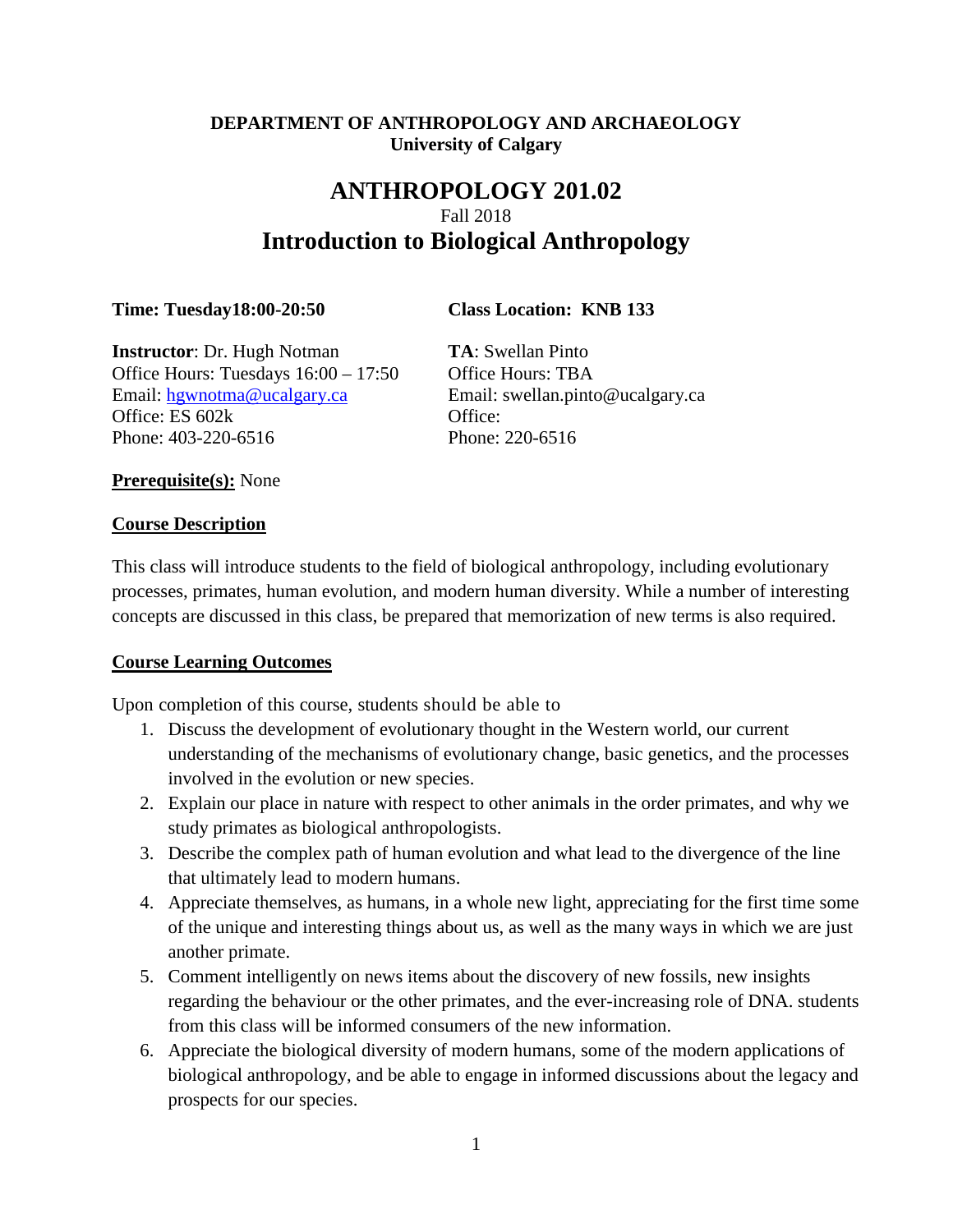## **Course Requirements**

**Test One - 25%** Tuesday October 9. This in class test will be multiple choice format and cover all preceding class material (lectures, videos, discussion) and chapters  $1 - 4$  of the textbook. You will have 75 minutes to complete approx. 75 multiple choice questions. All students must remain seated until 30 minutes after the exam has begun.

**Test Two - 35%** Tuesday November 20**.** This in class test will be multiple choice format and cover all class material (lectures, videos, discussion) since Test One and chapters 5 and 7 - 12 of the textbook. You will have 75 minutes to complete approx. 75 multiple choice questions. All students must remain seated until 30 minutes after the exam has begun.

**Final Exam - 40% Date** TBA**.** This is a Registrar Scheduled final exam (date released in early October) which covers all class material and all 16 chapters of the textbook. Registrar scheduled Final Exams are 2 hours in length however you are free to leave the room after 30 minutes, thus you will have up to 2 hours to complete 100 multiple choice questions.

**Missed tests automatically receive a score of zero**. In the event of an emergency or illness, or other legitimate reasons please try to notify the Anthropology office (220-6516) or the instructor *before the exam* in order to be eligible to take an alternate test. In order to be eligible for an alternate test, *you may be required to provide supporting and signed documentation of an illness that reflects the date of the test.* Students must be aware that they are responsible for payment of any charge associated with the medical assessment and documentation as this service falls outside the realm of services provided by the Provincial Health Care Plan. Deferred exams may be in a different format than the regularly scheduled exam, e.g. essay style questions instead of multiple choice questions.

Multiple choice tests are not returned to students; however a copy of the key will be made available at designated times and places (TBA) for review with the TA. Class material includes anything that happens in class: presented lectures, guest lectures, discussion, Q & A, and movies. Required readings (sections of the textbook) are specified above.

**Textbook –** Keenlyside A. and R. Lazenby, *A Human Voyage*, 2nd Edition, 2015. Lectures and textbook chapters are coordinated to some extent and thus there is some overlap in the required readings and the lectures and films, *however you are responsible for any material in the textbook whether or not it is covered in class, and any material from the class, whether or not it is covered in the textbook.*

**Lecture Notes**: Partial lecture notes will be posted on blackboard before class. Posted notes are intended to enhance the lecture and augment your handwritten notes of lecture material, *not replace them*. The posted notes are **NOT** sufficient without the lectures themselves. Class attendance is typically strongly positively correlated with test performance and final grade.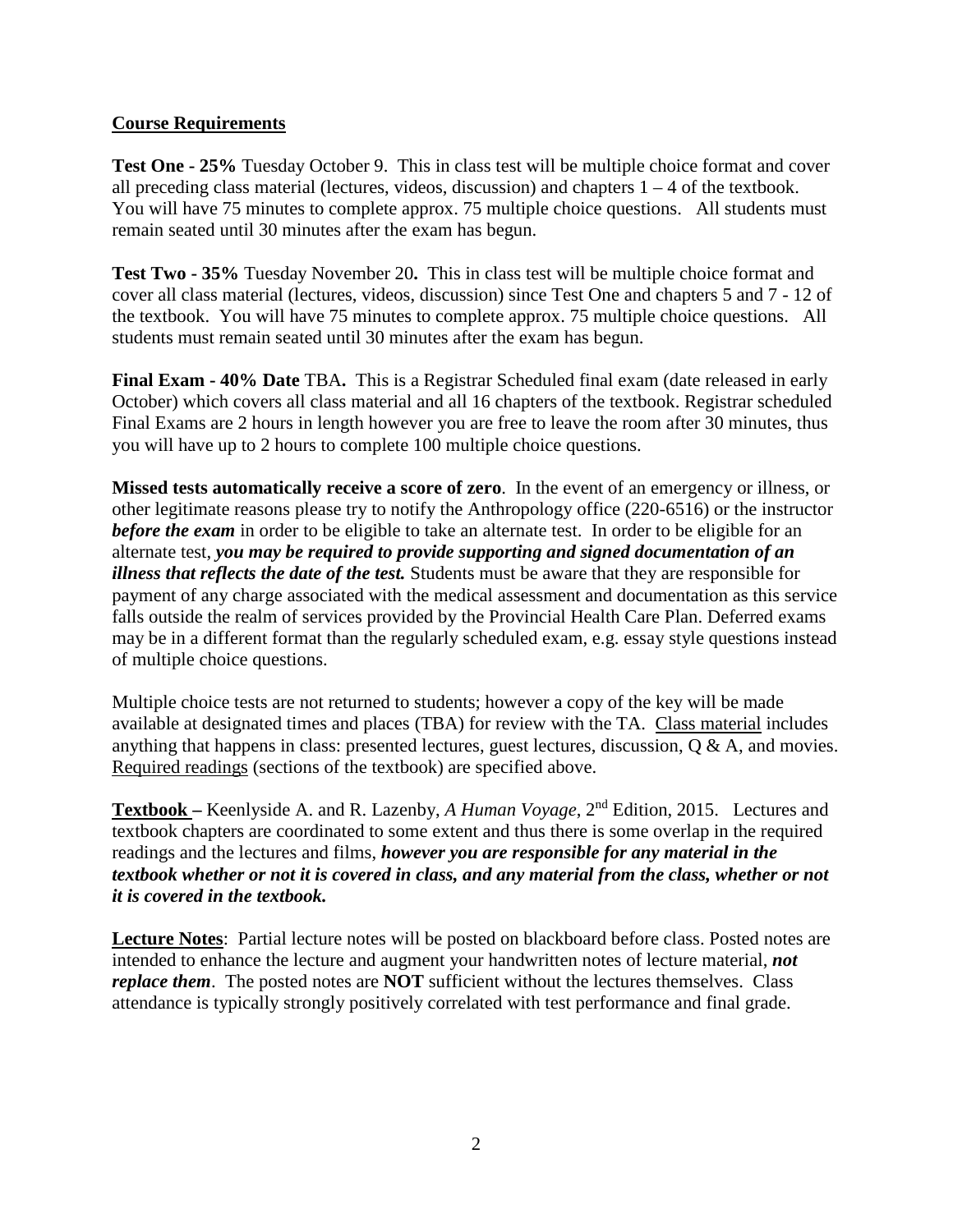## **Class Regulations and Expectations**

- **Use of laptops, smart phones, IPads, cell phones etc. are not permitted in this class** This regulation is further discussed in class.
- Try to arrive on time to prevent disruption to the class. If you are late please take a seat at the back of the room to minimize disruption. Likewise stay seated until class in concluded. We will not run overtime.
- Do not converse with classmates during lectures. In other words, **no talking in class .** Interactions between students during class is unfair to other students who may miss lecture material that will subsequently appear on exams. If you are discussing lecture material please raise your hand to share the comment or question as that will benefit the whole class. Relevant interruptions are welcome. You may also email questions which will be answered at the next class. Likewise, all email enquiries about tests will be answered in class.
- Turn off cell & smart phones during class.

**Communication Guidelines –** we offer you this advice to help you have more successful communication in this course and in your professional life in general:

- You are welcome to communicate with the Professor and TA by email or in person before and after class, during office hours, or by appointment.
- Use a professional email address (such as your ucalgary address or a [yourname@gmail.com\)](mailto:yourname@gmail.com) for professional correspondence (such as messages to your Professor or TA).
- Use a clear subject line such as "Anth 201 Question" or "Anth 201 Student".
- Use an appropriate greeting to start your email, such as "Dear Dr. Notman", and sign off with your full name and ucid number. Err on the side of formality in professional correspondence.
- Do not skip a greeting altogether, or open with, for example, Hey there, What up? or Yo! If you don't know the name of the Professor or TA start with "Dear Professor or Dear TA", although taking a peak at the course outline might be slightly better than advertising that you don't know the name of the person you are about to ask for something.
- Check the course outline and materials posted on D2L before asking for information that may have already been provided. Again, just to avoid advertising that you don't come to class or consult the materials that have been provided to you.
- Use complete sentences and proof-read and spell check your messages.
- We will respond as soon as possible but to be safe please allow 48 hours for a response, excluding weekends and holidays.

# **Grade Breakdown**

| $A+$      | 94.9–100       |    | 89.9–94.8%          | $A -$  | 84.9–89.8%     |
|-----------|----------------|----|---------------------|--------|----------------|
| $B+$      | 79.9–84.8%     | R. | 74.9–79.8%          | - R-   | 70.9–74.8%     |
| $C_{\pm}$ | 66.9–70.8 %    |    | $C = 62.9 - 66.8\%$ | $\sim$ | 58.9–62.8%     |
| $1+$      | 54.9 % - 58.8% |    | D $49.9 - 54.8\%$   |        | 49.8 and below |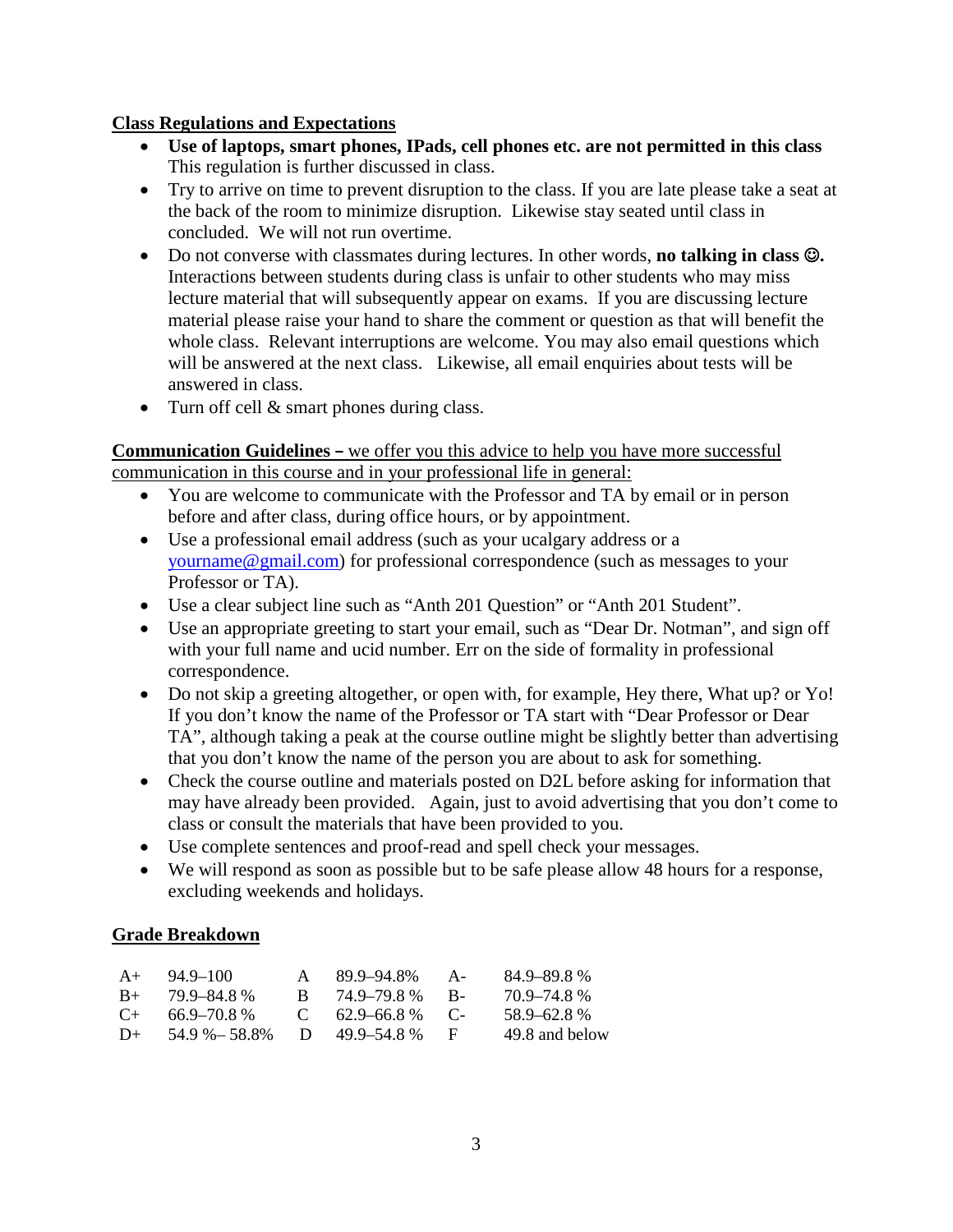**Class Examination Instructions** – Exam room security is taken very seriously. To ensure exam security please see and follow the **Class Examination Instructions** for this class on D2L.

**No special arrangements will be made following a poor test performance***.* For example, we cannot change the weighting of the tests, allow retakes, or accept alternate assignments in lieu of the test. Prepare in advance to ensure a good test performance – this is your opportunity to perform well, not later. After the test no changes will be made.

| Week           | Week of          | ~<br>ิข<br><b>Class topic</b>                                     |
|----------------|------------------|-------------------------------------------------------------------|
| $\mathbf{1}$   | Sept 11          | Intro to Course; Ch 1 - Intro to Anth and BioAnth                 |
| $\overline{2}$ | Sept 18          | Video: SJG Our Place                                              |
|                |                  | Ch 2 - Development of Evolutionary Thought                        |
| 3              | Sept 25          | Ch 3 - Genetics, Variation, epigenetics                           |
| 4              | Oct 2            | Ch 4 From Variant to Species and review                           |
| 5              | Oct 9            | Test 1                                                            |
|                |                  | Primate Video BBC                                                 |
| 6              | Oct 16           | Ch 5 - Intro to the Primates: why we study them.                  |
|                |                  | Ch 7 - Primate Evolution                                          |
|                |                  | Video: Your Inner Monkey                                          |
| $\overline{7}$ | Oct 23           | Ch 7 - 8 - What it means to be a hominin (bipedalism etc)         |
|                |                  | Video Becoming Human 1                                            |
| 8              | Oct 30           | Ch 9 - Hominin Origins - Ape to Australopithecus                  |
|                |                  | Video Becoming Human 2 or other                                   |
| 9              | Nov <sub>6</sub> | Ch 10 - Plio-pleistocene transitions - Emergence of Homo; Ch 11 - |
|                |                  | Advent of Humanity - Archaic H. sapiens                           |
|                |                  | Ch 12 - Anatomically Modern H. Sapiens                            |
| 10             | <b>Nov 13</b>    | NO CLASS (Term Break)                                             |
| 11             | <b>Nov 20</b>    | Test <sub>2</sub>                                                 |
|                |                  | TBA video                                                         |
| 12             | <b>Nov 27</b>    | Ch 13 - Modern Human Diversity                                    |
|                |                  | Ch 14 - Human biology past and present                            |
| 13             | Dec <sub>4</sub> | Ch 15 - Applied Bioanth                                           |
|                |                  | Ch. 16 Legacies and Prospects                                     |
|                | Dec 10-20        | Final Exam. Exact date, time and location TBA                     |

**Anthropology 201.02 Fall 2018 Schedule (subject to change)**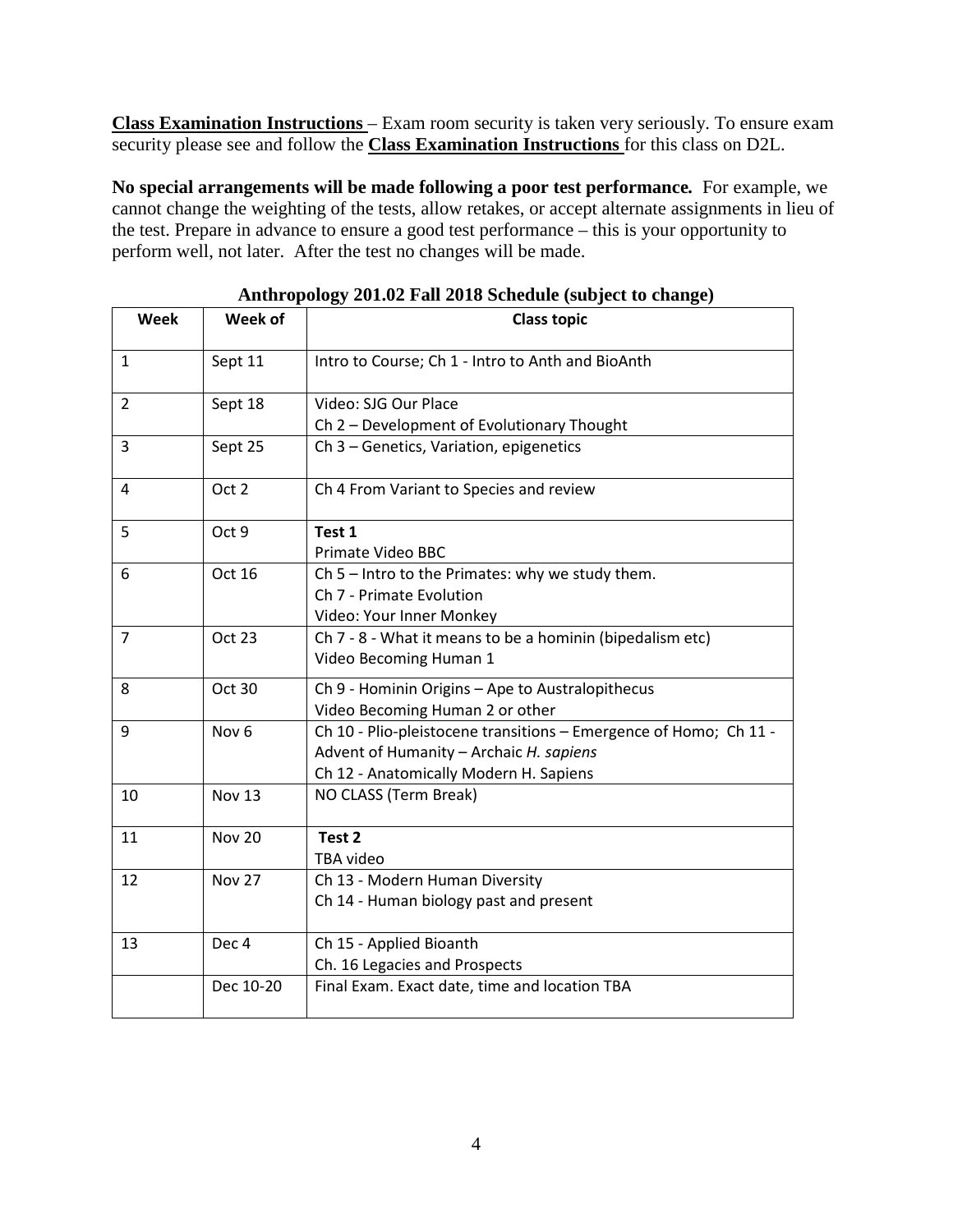# **PLAGIARISM AND CHEATING**

Plagiarism: "to steal and pass off the ideas or words of another as one's own" (Webster's). Plagiarism will not be tolerated and will automatically result in a failing grade for the submission. Any student caught plagiarizing will also be subject to additional University sanctions. Students are expected to be familiar with the Department of Anthropology and Archaeology's policy on intellectual honesty

# **DEFERRED EXAMS:**

A student who is absent from a test for legitimate reasons must discuss an alternative course of action with the instructor. The instructor at their discretion may transfer the percentage weight for the test to the final examination, if there is a final examination in the course, set another test, etc. An instructor will normally make this decision on the basis of verbal information provided by the student. In the event that an instructor feels that they cannot judge the veracity of the information provided, Students must be aware that they are responsible for payment of any charge associated with the medical assessment and documentation as this service falls outside the realm of services provided by the Provincial Health Care Plan. Deferral of the final exam requires Registrar approval.

# **ACADEMIC ACCOMMODATIONS**

### <http://www.ucalgary.ca/access/accommodations/policy>

Students needing an Accommodation because of a Disability or medical condition should communicate this need to Student Accessibility Services in accordance with the Procedure for Accommodations for Students with Disabilities

Students needing an Accommodation based on a Protected Ground other than Disability, should communicate this need, preferably in writing, to the instructor of this course.

# **ACADEMIC INTEGRITY**

Academic integrity is essential to the pursuit of learning and scholarship in a university, and to ensuring that a degree from the University of Calgary is a strong signal of each student's individual academic achievements. As a result, the University treats cases of cheating and plagiarism very seriously. Non-academic integrity also constitutes an important component of this program.

For detailed information on what constitutes academic and non-academic misconduct, please refer to the following link:<http://www.ucalgary.ca/pubs/calendar/current/k-2-1.html>

All suspected cases of academic and non-academic misconduct will be investigated following procedures outlined in the University Calendar. If you have questions or concerns about what constitutes appropriate academic behavior or appropriate research and citation methods, you are expected to seek out additional information on academic integrity from your instructor or from other institutional resources.

Where there is a criminal act involved in plagiarism, cheating or other academic misconduct, e.g., theft (taking another student's paper from their possession, or from the possession of a faculty member without permission), breaking and entering (forcibly entering an office to gain access to papers, grades or records), forgery, personation and conspiracy (impersonating another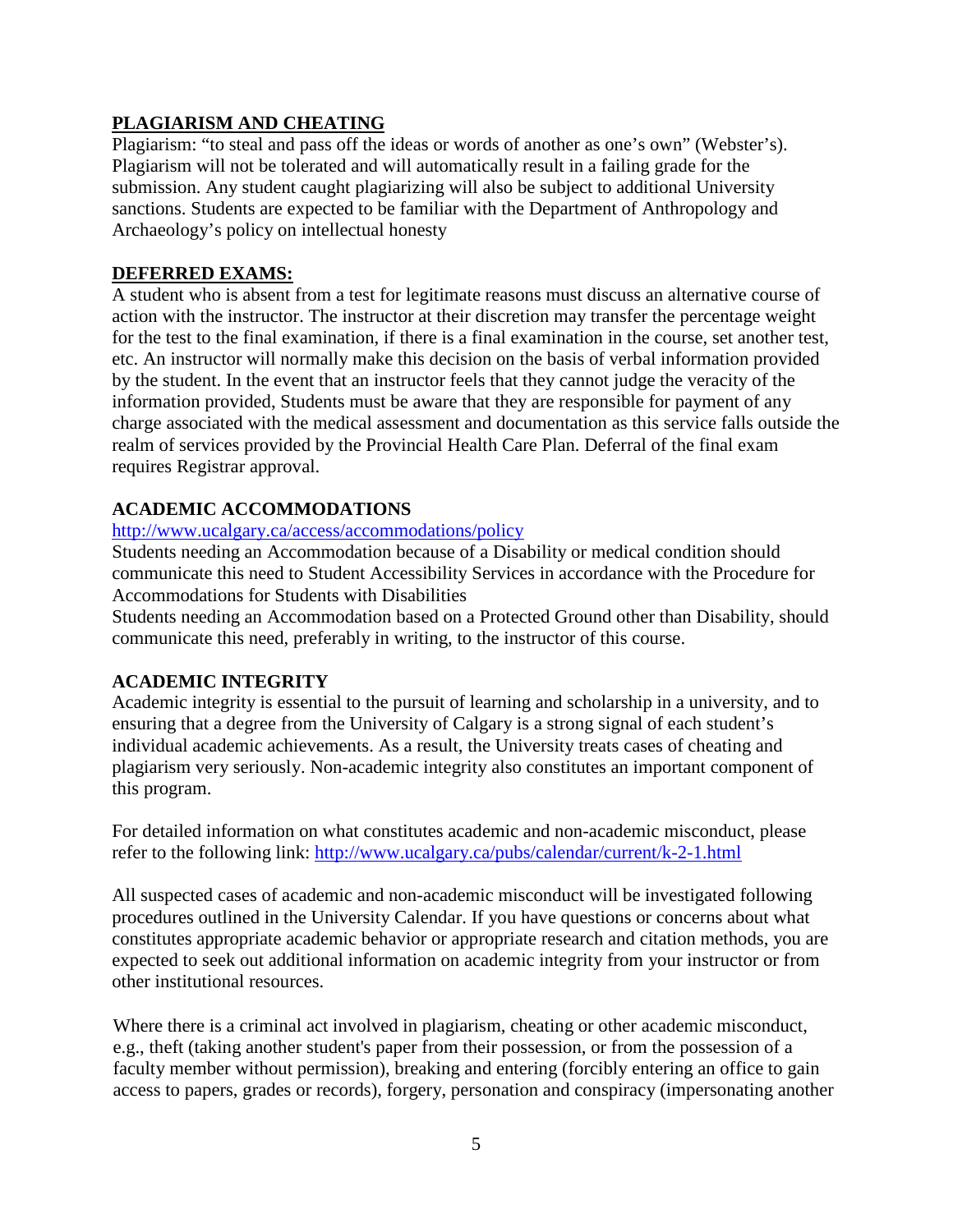student by agreement and writing their paper) and other such offences under the Criminal Code of Canada, the University may take legal advice on the appropriate response and, where appropriate, refer the matter to the police, in addition to or in substitution for any action taken under these regulations by the University

#### **TEACHING EVALUATIONS / USRIS (Universal Student Ratings of Instruction)**

At the University of Calgary, feedback provided by students through the Universal Student Ratings of Instruction (USRI) survey provides valuable information to help with evaluating instruction, enhancing learning and teaching, and selecting courses. **Your responses make a difference, please participate!** Website: http://www.ucalgary.ca/usri/

### **Writing Across the Curriculum**

Writing skills are not exclusive to English courses and, in fact, should cross all disciplines. The University supports the belief that throughout their University careers, students should be taught how to write well so that when they graduate their writing abilities will be far above the minimal standards required at entrance. Consistent with this belief, students are expected to do a substantial amount of writing in their University courses and, where appropriate, members of faculty can and should use writing and the grading thereof as a factor in the evaluation of student work. The services provided by the Writing Support, part of the Student Success Centre, can be utilized by all undergraduate and graduate students who feel they require further assistance

**Emergency Evacuation Assembly Points**: In the event of an emergency that requires evacuation, please refer to the following link to become familiar with the assembly points for the class:<http://www.ucalgary.ca/emergencyplan/assemblypoints>

### **Freedom of Information and Protection of Privacy Act: Freedom of Information and Protection of Privacy Act**

The University of Calgary is committed to protecting the privacy of individuals who work and study at the University or who otherwise interact with the University in accordance with the standards set out in the Freedom of Information and Protection of Privacy Act. Please refer to the following link for detailed information:<http://www.ucalgary.ca/legalservices/foip> The Department of Anthropology and Archaeology's FOIP (Freedom of Information and Privacy) policy requires all reports/examinations to be returned to students during class time or the instructor's office hours. Any term work not picked up will be placed in the Anthropology and Archaeology Office (ES620) for distribution. Any student not wishing to have their work placed in the office must make alternative arrangements with the course instructor early in the term.

**Safewalk Information:** Campus Security, in partnership with the Students' Union, provides the Safewalk service, 24 hours a day to any location on Campus including the LRT, parking lots, bus zones and University residences. Contact Campus Security at (403) 220-5333 or use a help phone, and Safewalkers or a Campus Security Officer will accompany you to your campus destination.